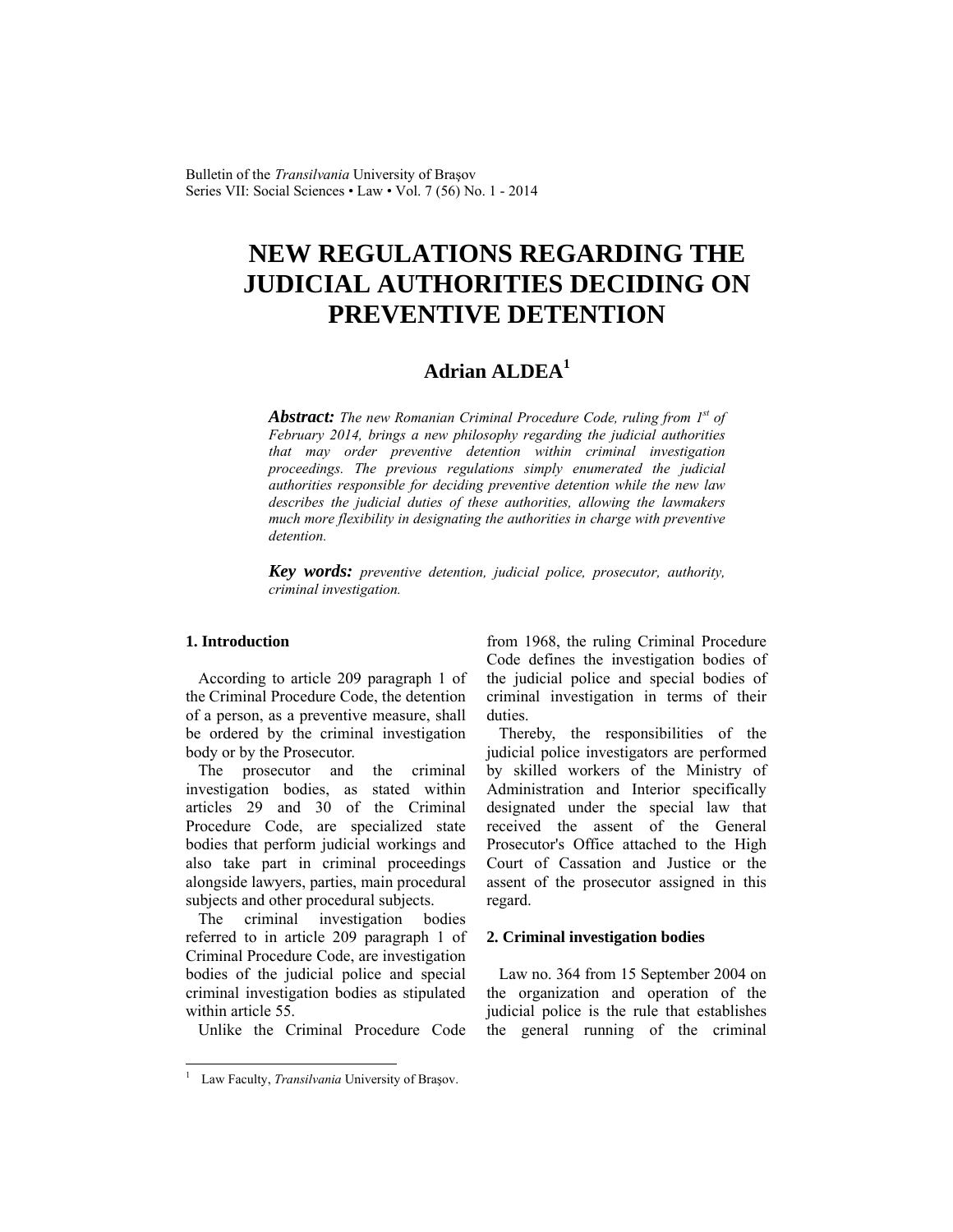investigation bodies of the judicial police and their general duties. Thus, the judicial police consist of police officers and agents specialized in finding offenses, collecting data to commence prosecution and criminal investigation, acting as criminal investigation bodies of the judicial police.

The law also provides the manner of designation for the criminal investigation bodies mentioned above.

So, as police investigation bodies shall operate specialized workers of the Ministry of Administration and Interior specifically appointed by the Minister, with the favorable opinion of the General Prosecutor's Office attached to the High Court of Cassation and Justice and operating under the authority of the General Prosecutor's Office attached to the High Court of Cassation and Justice or they are designated and work otherwise, according to special laws. The same law provides that the judicial police investigation bodies are organized and operate within the structure of the central unit of the Ministry of Administration and Interior (now the Ministry of Internal Affairs), the structure of the General Inspectorate of Romanian Police, General Inspectorate of Romanian Border Police and their territorial units.

The prosecution authority of the criminal investigation bodies of the judicial police is, therefore, a general one, except where the law assigns authority to perform prosecution to the criminal investigation special bodies or to the prosecutor.

It implicitly results that the criminal investigation bodies of the judicial police have the authority to order procedural measures within criminal prosecution, including preventive detention of a person.

 The duties of the criminal investigation special bodies are achieved by officers expressly designated under the law, which received the assent of the General Prosecutor's Office attached to the High Court of Cassation and Justice.

 The criminal investigation bodies of the judicial police and the criminal investigation special bodies operate under the direction and supervision of the prosecutor.

 Related to their duties, investigative judicial police may order the detention measure for commitment of any offense that is not given, by law, within the authority of the criminal investigation special bodies or the prosecutor, corroborating specific responsibilities stipulated by articles 57 and 209 paragraph 1 of the Criminal Procedure Code. In this respect, the competence of the judicial police is a general one.

 Using the same interpretation, the criminal investigation special bodies or the prosecutors may decide preventive detention measures only if they are conducting criminal proceedings under article 55 paragraphs (5) and (6) of the Criminal Procedure Code, corresponding to the specialization structure they belong to, where offenses committed by the military or in the case of corruption and duty's offenses provided in the Criminal Code and committed by crew of the civilian Navy if the act had or could have endangered the safety or navigation of the ship or its staff .

*Per a contrario*, it follows that for those offenses on which the authority of performing criminal prosecution lies with the criminal investigation special bodies, the detention measure may be taken only by those criminal investigation special bodies, and not by the criminal investigation bodies of the judicial police, including by applying the dictum *exceptio est strictissimae interpretationis.* 

 As the Criminal Procedure Code from 1968 stated, special investigation bodies were represented by, according to article 208: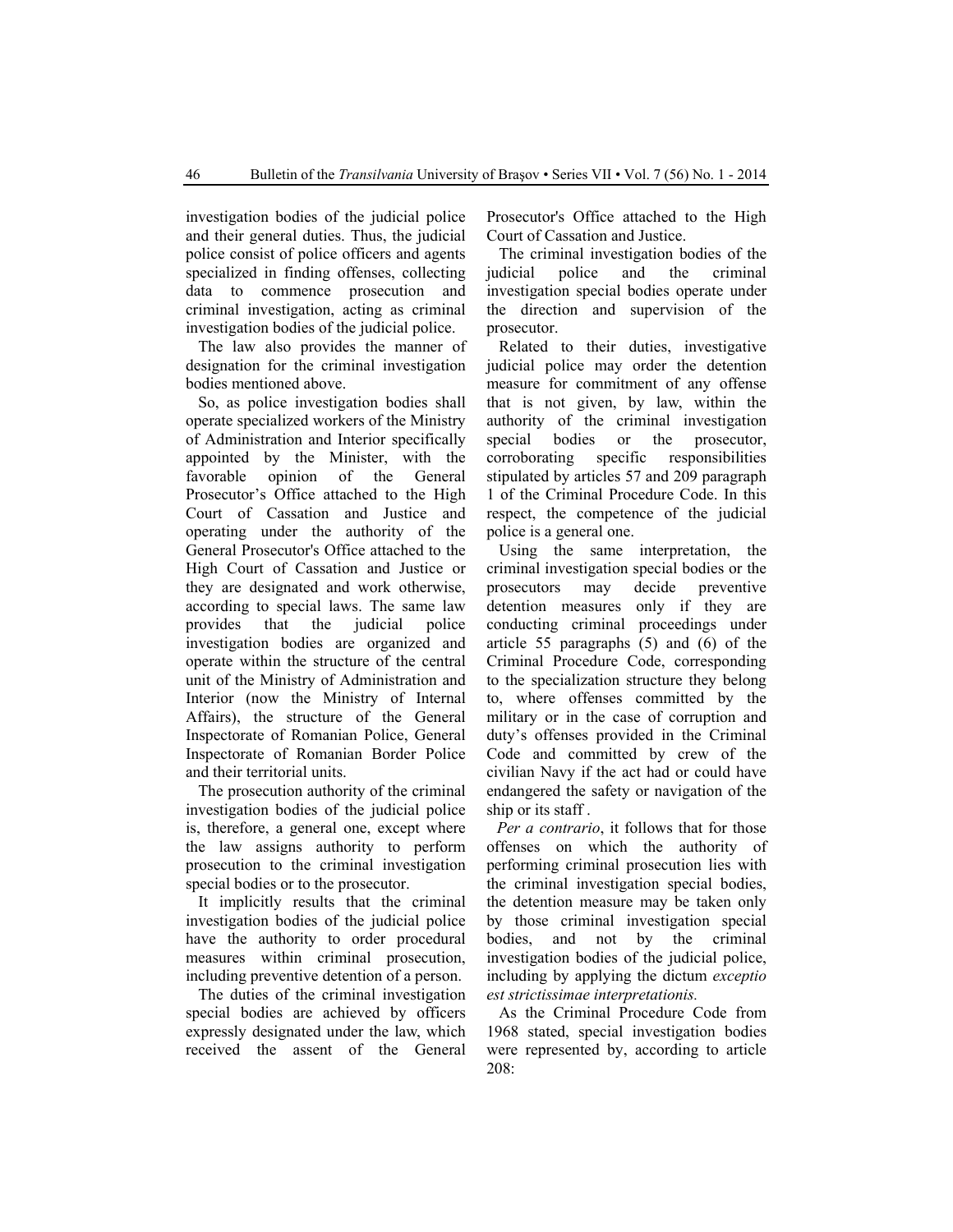- a) The officers specially appointed by military unit commanders and the commanders of these units for the military subordinates;
- b) the heads of the garrison commandants and officers specially appointed by these, for the offenses committed by the military personnel outside military units;
- c) military commanders and officers specially appointed by these, for crimes within the jurisdiction of military courts, committed by civilians about their military obligations;
- d) border police officers, specially appointed for border offenses;
- e) harbor captains, for crimes against water navigation safety and board discipline and for duty offenses committed by the staff of civilian navy if the act had or would have posed a threat to the safety of the ship or to navigation.

The current Criminal Procedure Code synthesized the exhaustive enumeration of the Criminal Procedure Code previously used, starting from specific duties of the criminal investigation bodies, judicial or special police, thus the new rule provides greater flexibility in determining these judicial bodies.

Prosecutor may order preventive detention measures both in the causes within which he conducts compulsory prosecution and in the causes in which he performs supervision while the prosecution is carried out by the criminal investigation bodies of the judicial police or by the criminal investigation special bodies.

Regarding the last point stated, I consider that, according to article 56 of the Criminal Procedure Code, the prosecutor directly manages and controls the criminal investigation activities of the judicial police and special criminal investigation bodies, prescribed by law. Also, the

prosecutor supervises the criminal proceedings so as to be lawfully performed.

The same article provides that the prosecutor may perform any criminal proceeding in the cases under his leadership and supervision.

This last provision, although limiting in terms of criminal proceedings that can be performed by the prosecutor in the cases where prosecution is carried out by the criminal investigation bodies, does not preclude, in my opinion, the possibility that the prosecutor himself should take the measure of preventive detention against the suspect or the culprit, a procedural measure par excellence.

In this respect, I invoke the provisions of Chapter III from the Criminal Procedure Code, "prosecutor's management and supervision over the activity of criminal investigation bodies".

By virtue of these dispositions, referred to within article 299, the prosecutor shall exercise supervision of criminal investigation bodies so that no suspect or defendant may be detained except for the cases and under the conditions provided by the law. It is noted that the prosecutor is obliged to censorship *ex officio* detention measure taken by the criminal investigation bodies he oversees, not only in terms of drawing a complaint related to this measure.

In his duty to lead the prosecution, the prosecutor takes the necessary action or instructs the criminal investigation bodies taking these measures, being able to assist in performing any criminal investigation proceedings or to personally perform it. In my opinion, the ability to perform any criminal investigation proceedings also encloses the one of ordering preventive detention measures, inclusive under the circumstances in which the prosecutor holds the cause for performing criminal prosecution.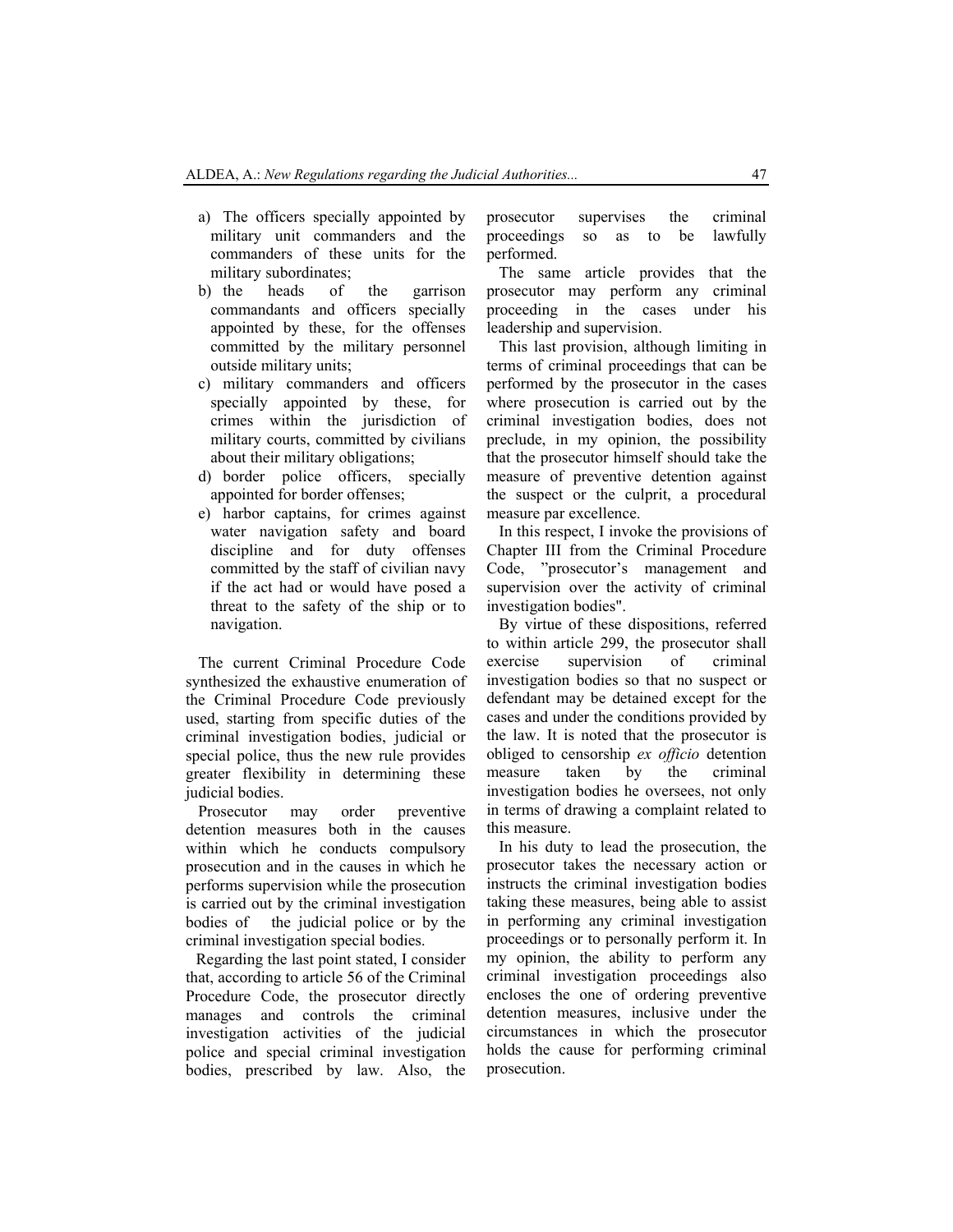The same provisions state that the prosecutor may decide on the performance of any criminal investigation proceedings made by the judicial police or the special criminal investigation bodies, as appropriate, the instructions given by the prosecutor towards conducting criminal investigations being mandatory and precedent for the investigation body and also for the other bodies that have statutory responsibilities in ascertaining offenses.

 The law reinforces this last provision by expressly stating that the upper organs of the judicial police or criminal investigation bodies cannot give guidelines or provisions for criminal investigations.

 In cases performing mandatory prosecution, the prosecutor is the only one who can take preventive measures to arrest the suspect or the culprit, this representing a procedural act that cannot be the subject of a letter rogatory or delegation.

Criminal Procedure Code limits and expressly provides within article 56 paragraph 3 the cases where prosecution must be carried out by the prosecutor. To these may be added the cases retained by the prosecutor so as to conduct the prosecution himself, although general jurisdiction would be subject to judicial police or special criminal prosecution bodies. Likewise, the prosecution of crimes committed by the military is compulsorily performed by the military prosecutor.

There is, however, a restriction on the prosecutor's authority to perform prosecution and thus to order preventive detention.

Thereby, according to article 56 last paragraph, competency to perform or, as applicable, to manage and supervise prosecution belongs to the prosecutor of the prosecutor's office corresponding to the court that judges the cause in the first instance, unless the law provides otherwise.

### **3. Judicial police of specialized structures**

Returning to the criminal investigation bodies of the judicial police, I consider necessary the assessment of the situation as regards the judicial police within the National Anticorruption Directorate, the Directorate for Investigating Organized Crime and Terrorism and Anti-Corruption General Directorate from the Ministry of Internal Affairs.

According to article 5 of Law no. 364/2004 on the organization and operation of the judicial police, the judicial police of the National Anticorruption Directorate is organized and operates under special law of the National Anticorruption Directorate. Within the content of the Government Emergency Ordinance no. 43 from 4th of April 2002 regarding the National Anticorruption Prosecution Office, article 10 stipulates that within the National Anticorruption Directorate operate police officers forming the judicial police of this Directorate and having the specific purpose of promptly and thoroughly performing the activities of disclosure and prosecution of corruption offenses.

They operate only within the National Anticorruption Directorate and can perform only those criminal investigation proceedings ordered by the prosecutors of the National Anticorruption Directorate. Obviously, judicial police officers and agents are working under the direct management, supervision and control of the prosecutor, his provisions being binding for the judicial police officers who cannot get any task from superior authorities.

 It is important to say that the documents issued by judicial police officers, under the prosecutor's written disposition, are made on his behalf.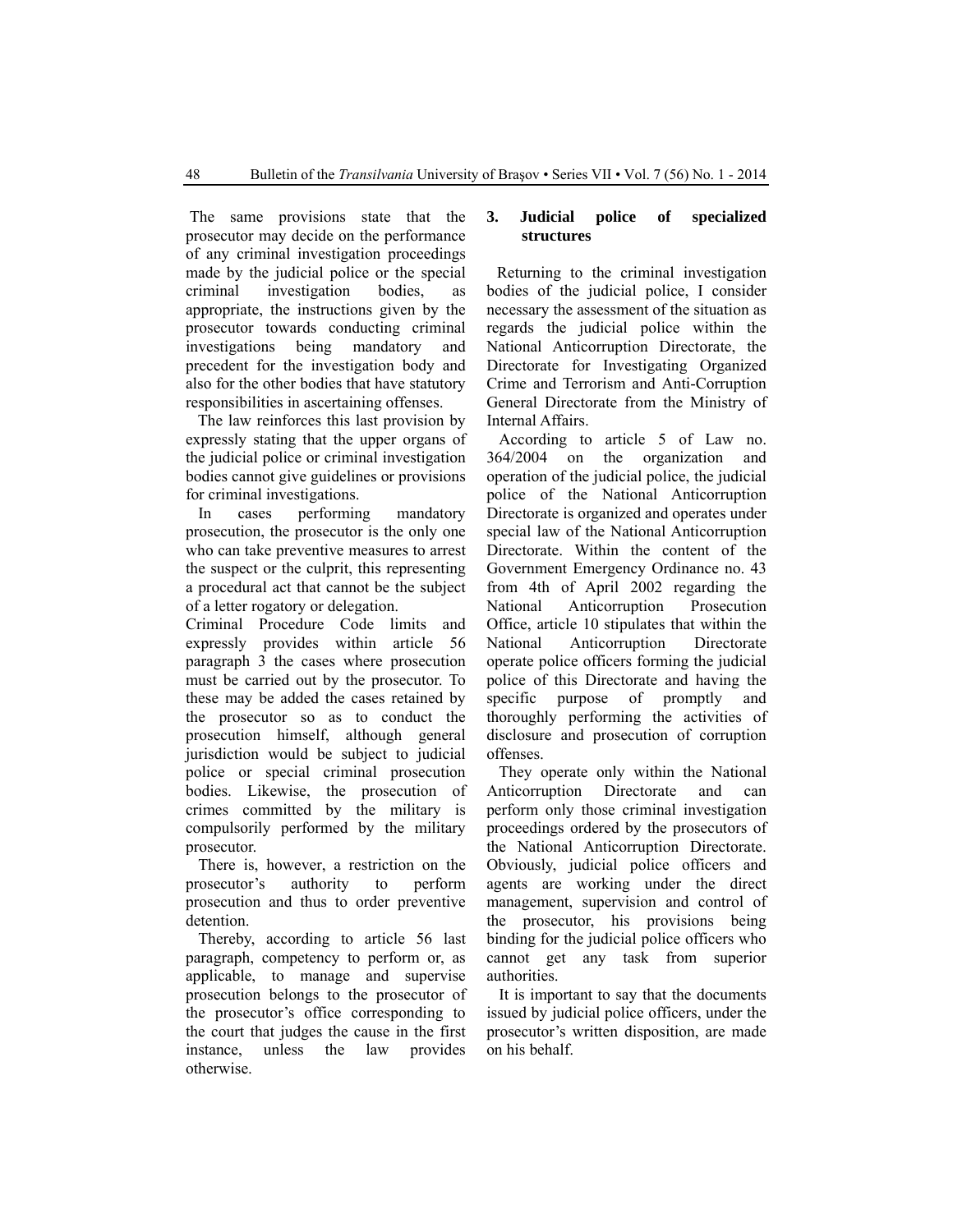In these circumstances, may these judicial police bodies take, under the provisions of the prosecutor, the measure of preventive detention of a person? Obviously, the answer is no.

 Even if they operate under a special law, the judicial police of the National Anticorruption Directorate obey general procedural regulations. Thus, according to article 56 paragraph 3 letter d, the prosecution of crimes within the jurisdiction of the National Anticorruption Directorate is compulsorily performed by the prosecutor.

In such conditions, the preventive detention measure, as procedural measure, cannot be delegated, even when the documents issued by judicial police officers, under the prosecutor's written disposition, are made on the prosecutor's behalf.

 Similar provisions are stipulated in Law no. 508/2004 on the establishment and organization of the Directorate for Investigating Organized Crime and Terrorism within the Public Ministry, in which the DIOCT's judicial police was created. Under the provisions of article 27 of the above mentioned law, " The Ministry of Administration and Interior shall nominally designate, with the assent of the General Prosecutor from the Prosecutor's Office attached to the High Court of Cassation and Justice, the judicial police officers and agents who will work under the supervision of the prosecutors of the Directorate for Investigating Crimes Organized Crime and Terrorism."

These police officers are working within the Romanian Police, the Directorate for Combating Organized Crime, having general duties that do not derogate from the provisions of the Criminal Procedure Code as does the NAD judicial police's authority, although the article 9 of Law no. 508/2004 provides that the judicial police officers and agents specially appointed according to article 27 perform only those criminal investigation proceedings ordered by the prosecutors of the Directorate for Investigating Organized Crime and Terrorism, under their direct coordination and control.

I consider that the judicial police of the Directorate for Combating Organized Crime also conduct prosecution for criminal offenses not falling within DIOCT's jurisdiction, under the supervision of prosecutors within the Prosecutor's offices.

Obviously, these judicial police bodies cannot take any action on the proceedings, including the measure of preventive detention, if the prosecution of the criminal offenses shall be carried out by prosecutors within DIOCT.

 Apparently a similar situation is the one of the criminal investigation bodies from the judicial police within the Anticorruption General Directorate located in the Ministry of Administration and Interior.

The organization and operation of the AGD is governed by Emergency Ordinance no.  $120$  from  $1<sup>st</sup>$  September 2005 on the operationalization of the Anticorruption General Directorate within the Ministry of Administration and Interior.

Under the provisions of this act, the Anticorruption General Directorate is the specialized structure of the Ministry of Administration and Interior, with legal personality, to prevent and combat corruption among ministry staff.

Regarding the material jurisdiction, it has been established that judicial police workers within AGD are qualified to perform, under the terms of the law, prevention and disclosure activities, as well as criminal investigation proceedings ordered by the prosecutor with responsibilities for crimes described by Law no 78/2000 on corruption prevention,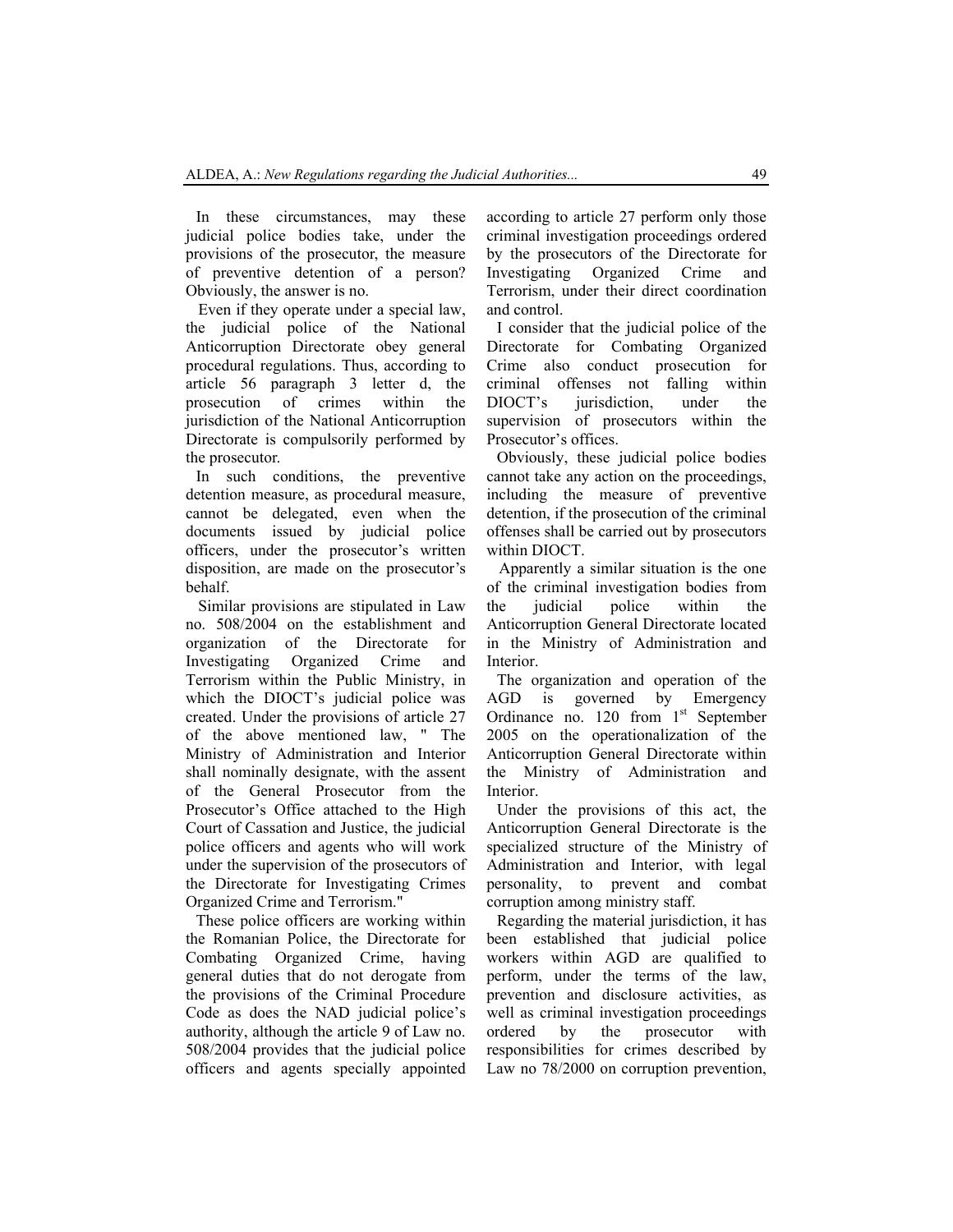disclosure and enforcement, amended and supplemented, committed by personnel of the Ministry of Administration and Interior Based on the above provisions, the AGD's judicial police cannot prosecute in its own name, but under the supervision of the prosecutors who have material competence stated by Law no. 78/2000, with amendments for performing prosecution of such crimes. Moreover, by the abovementioned rule, the authority of the judicial police working in the AGD is restricted to offenses stipulated by Law no. 78/2000, committed by the Ministry of Internal Affairs' staff.

So, the quality of an active subject of those crimes that can be investigated by the AGD's judicial police should be restricted to staff of the Ministry of Internal Affairs, crimes under Law no. 78/2000 committed by other individuals should not be investigated. On the basis of these provisions, it appears that either the AGD's judicial police cannot order the preventive measure of detention to a person, this responsibility belonging to the prosecutor.

## **4. Legal doctrine interpretation**

 In terms of strict regulations on judicial bodies that may decide the preventive detention measure, is there any possibility that other judicial bodies may take this measure? May the judge of rights and freedoms, the preliminary chamber's judge or the court, order the detention of the culprit according to the principle *qui potest plus, potest minus*? In the legal literature, the view that the detention measure may also be taken by the court, an otherwise singular opinion, was expressed.

According to this point of view, it makes sense for the court to decide the deprivation of liberty of a person for a period of 24 hours, as long as the court is able to order the deprivation of liberty for a longer period of time and exercise judicial review over preventive measures. An example has been given considering the possibility of accused detention for an offense of audience.

Another argument put forward by the author of the above-mentioned opinion was that the court has the right to exercise judicial control over preventive measures. However it should be noted, that the court may not decide on detention measure, as this authority belongs only to the prosecutor who supervises the criminal investigation or upper ranked prosecutor, according to article 140 from the Criminal Procedure Code.

 This point of view was rejected by the majority doctrine. According to one of the authors, this opinion cannot be agreed upon. Thus, if in the case of the prosecutor the logical interpretation given prior to Law no 281/2003 was also based on legal arguments, then, *a fortiori* argument for *a maiori ad minus* approach (who can do more, can also do less) cannot be applied and it cannot be alleged that the law ruling before the year 1969 provided that the detention may be ordered also by the court when the prosecution had decided the accusation's extension to other facts or other persons.

In his argumentation, the author of this singular opinion shows that before the court, the person may be accused only under article 299 of the Criminal Procedure Code from 1968, namely when an audience's offense is committed while the hearing takes place, in which case, according to article 147 from the previous Criminal Procedure Code, the court may order the arrest of the accused by a written conclusion. Otherwise the article 144 paragraph 2 of the previous Criminal Procedure Code stipulates that the measure of detention is either decided by ordinance or taken by the criminal investigation body or the prosecutor.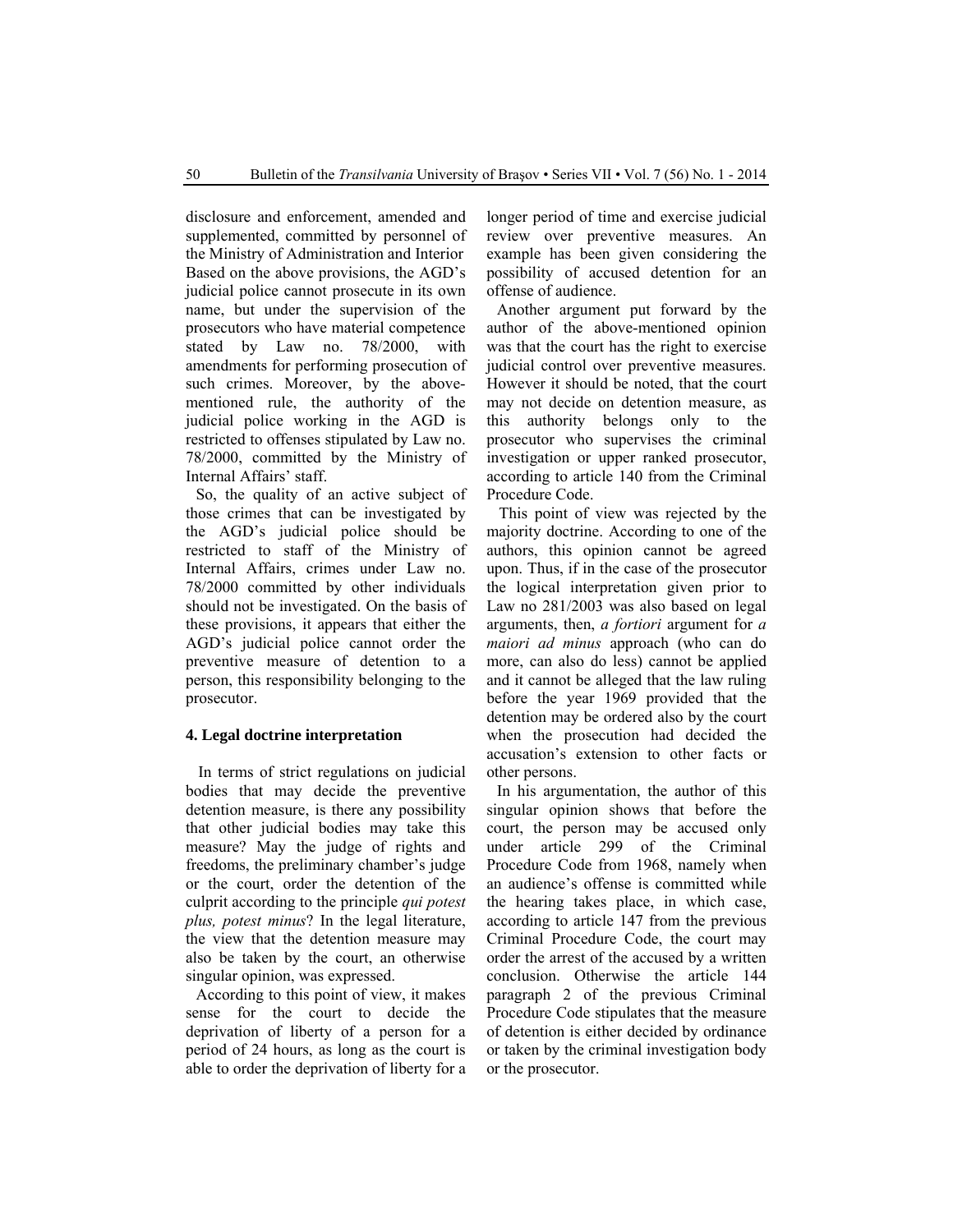If the court orders the arrest of the accused in the case described above, he would be immediately sent to the prosecutor for prosecution proceedings under the old law.

Thereby, the question is for what purpose the court would detain the accused.

Considering its release, it seems clear that the court may not perform any procedural act, which is why the detained accused should be immediately sent to the prosecutor.

But the detention measure requires that the accused should be available to the judicial body that ordered it.

Likewise, up-to-date doctrine argues that the rights and freedoms' judge, the preliminary chamber's judge or the court may not order the preventive detention measure.

#### **5. Conclusion**

I conclude by emphasizing that, although the law allows it, if flagrant crime is committed, any person has the right to apprehend the perpetrator and bring him before the authorities. This type of<br>detention shouldn't be considered detention shouldn't be considered equivalent to the preventive detention measure, just as any apprehension of the perpetrator by the ships' and aircrafts' commandants, provided by article 62 of Criminal Procedure Code, or by the border police agents cannot be treated as preventive detention, which can occur only in criminal proceedings.

#### **References**

- 1. Barbu, G.S.: *Dimensiunea constitutionala a libertăţii individuale* (*Constitutional dimension of individual freedom*). Bucureşti. Hamangiu Publishing House, 2011.
- 2. Gheorghe, R.: *Măsurile preventive în procesul penal roman* (*Preventive*

*measures in Romanian criminal proceedings*). Bucureşti. Hamangiu Publishing House, 2007.

- 3. Mateut, Gh.: *Tratat de procedură penală. Partea Generala.* Vol. I (*Treaty of Criminal Procedure. The general part*). Bucureşti. C.H. Beck Publishing House, 2007.
- 4. Tranca, A. M.: *Măsuri preventive în procesul penal* (*Preventive measures in criminal proceedings*). Bucureşti. Hamangiu Publishing House, 2012.
- 5. Ţuculeanu, Al.: *Instituţii de drept procesual penal* (*Institutions of criminal procedure law*). Bucuresti. "Titu Maiorescu" University Publishing House, 2004.
- 6. Ţuculeanu, Al.: *Noua reglementare a reţinerii* (*New regulation of detention*). In: Law Publishing no. 12/2003.
- 7. Ţuculeanu, Al.: *Noi reglementări privind ocrotirea persoanei* (*New regulations regarding individual protection*). Bucureşti. Romanian Oficial Gazette, 2004.
- 8. Udroiu, M.: *Procedură penală. Partea Generală. Noul Cod de procedură penală* (*Criminal law procedure. The general part. New Criminal Procedure Code*). Bucureşti. C.H.Beck Publishing House, 2014.
- 9. \*\*\**Government Emergency Ordinance no. 43 from 4th of April 2002 regarding the National Anticorruption Prosecution Office* published in Romanian Official Gazzete, Part I, no 244 from 11th April 2002, approved with amendments and additions by Law no. 503 from 11th July 2002, published in Romanian Official Gazette, Part I, no 523 from 18th July 2002, approved with amendments and additions by Law no. 161/2003, published in Romanian Official Gazette, Part I, no 279 from 21st April 2003, by Government Emergency ordinance no 102 from 24th October